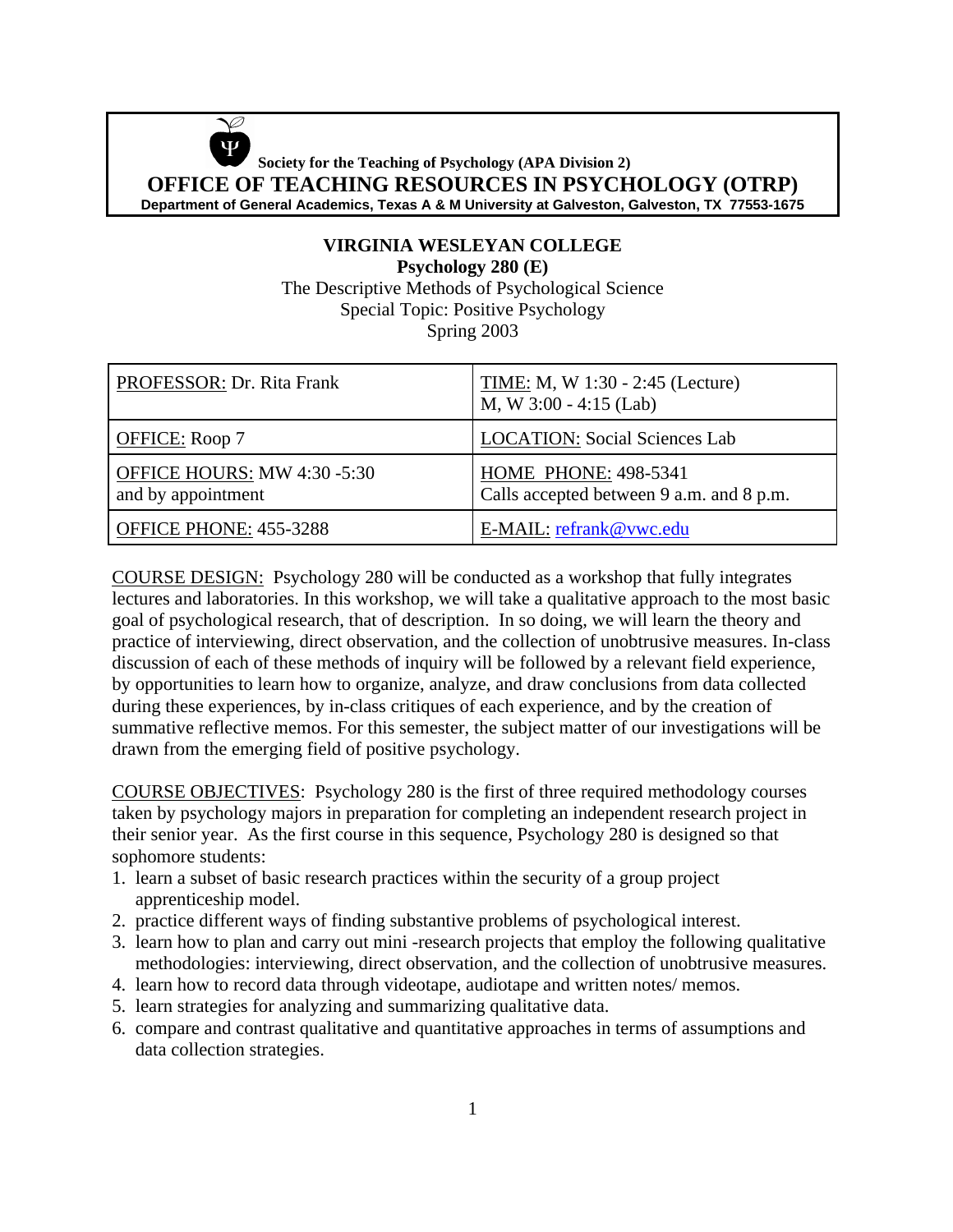TEXT:

Frank, R.E. (2003). *Student Activity Guide: The Descriptive Methods of Psychological Science.* Norfolk, Va.: Virginia Wesleyan College.

### **COURSE REQUIREMENTS**:

Oral presentations: At the conclusion of each field experience, we will take time as individuals and as a group to talk about the process of research, the results of that process, and what we could do differently or better. During these sessions, you will briefly present (approximately 5 minutes) your thoughts about your work to the class. Each oral presentation will be awarded a maximum of 20 points with 15 of those points awarded for the content of your comments and 5 of those points being awarded for your oral presentation skills. In terms of content, I will be looking for the relevance of your comments to each field experience we undertake and your insightfulness in thinking about your own efforts and that of the group. In terms of your oral presentation skills, I will be looking for your ability to make eye contact, to speak at a rate your audience can comfortably process, to speak clearly and in a voice loud enough to be heard by your audience, to use language which is both appropriate and accurate, to speak in grammatically correct sentences, and to have an appropriate beginning and end to your comments. Total credit for these assignments  $= 60$  points. (N. B. Work on these presentations carefully. They can serve as the basis for the formal memos described below.)

Memos: During the semester, you will be writing a series of five memos. These brief word processed commentaries are your personal record of your participation in this course. An excellent way to conceptualize your memos are as tangible objects that can be used to help you think about your efforts in a conscious, reflective, and self critical manner. General guidelines for writing each of these memos are provided in the course text as part of specific laboratory activity assignments. I will review and further explain those guidelines in class during relevant class sessions.

Your first researcher experience memo (due on February 5) will be awarded a maximum of 40 points. Your second, third, and fourth mini- research memos (due on March 10 April 7, and April 28) will each be awarded a maximum of 65 points with a maximum of 25 of those points to be earned by your efforts at transcription/coding/analysis of your collected data. Your final memo, a reflection on what you learned and what you personally accomplished in this course during the semester, will be awarded a maximum of 40 points. It is due on May  $9<sup>th</sup>$ , the final exam date for this course. Grading of these assignments will be based on the degree to which you:

- 1. adhere to the provided guidelines for each assignment, including turning in all required materials generated for specific projects.
- 2. produce a complete, fully detailed, and accurate summary of the activities in which we were engaged.
- 3. demonstrate that you understood the purposes, goals, and outcomes of the activities in which we were engaged .
- 4. are reflective and self critical about the research process and your participation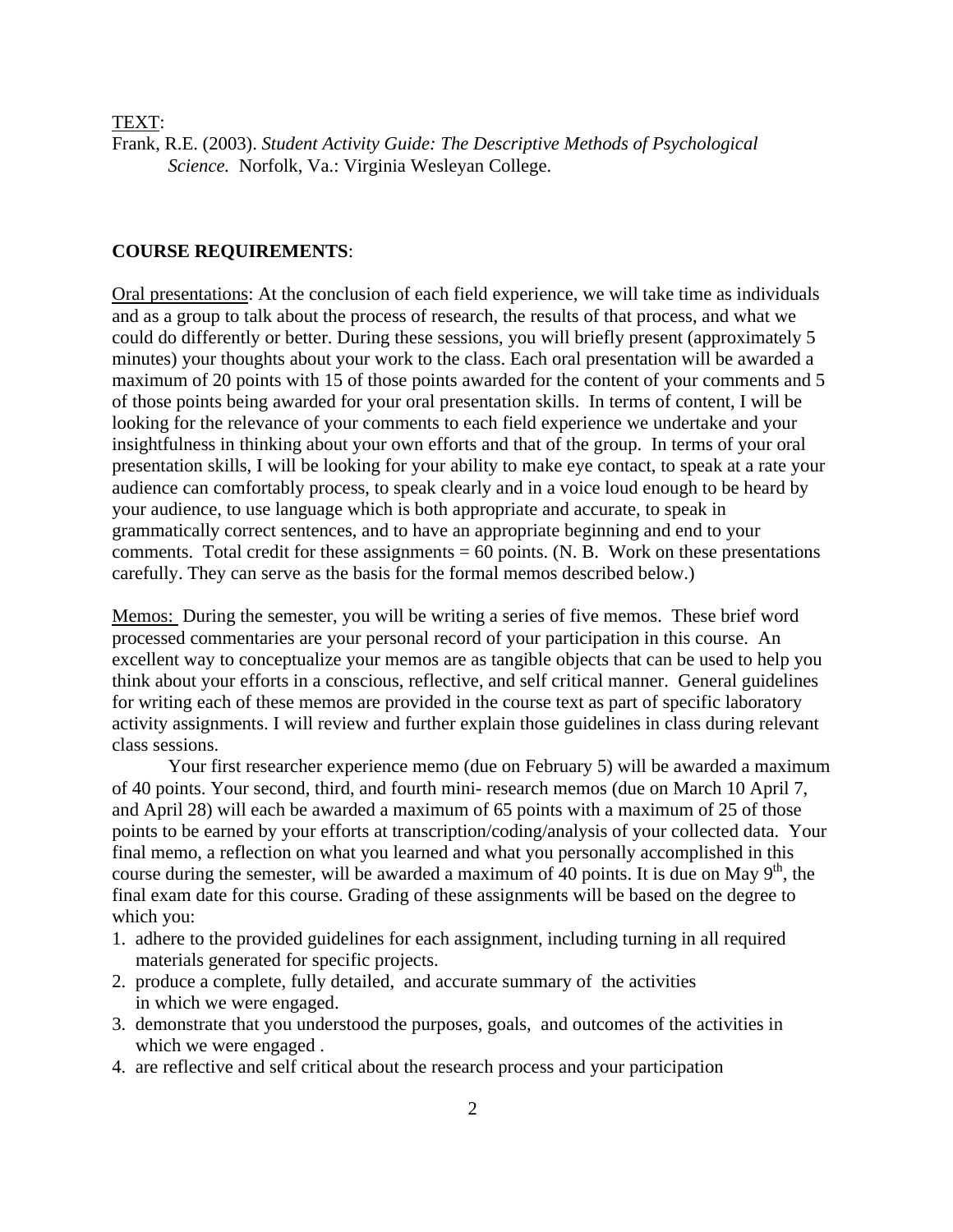in that process.

5 produce a commentary that is clearly written, grammatical and thematically coherent.

Total credit for these assignments  $= 275$  points. Late memos (defined as being turned in after class begins on the due date for the assignment) will be accepted but lateness will incur a mandatory 5 point penalty.

Research bibliography: You will be asked to hand in a research bibliography on February 12<sup>th</sup> that is word processed and which meets APA formatting standards for references. This bibliography, clearly related to the topic of happiness and/or subjective well being, must include a minimum of four references with one of the four being annotated. Specific requirements for this assignment are provided in your text as part of laboratory activities #3 and #4. A maximum of 15 points will be awarded for this effort. A maximum of 8 of these points will be awarded for the appropriateness of the articles you selected, a maximum of 4 points will be awarded for the accuracy of your annotation, and a maximum of 3 points will be awarded for your adherence to APA standards.

Participation: The effectiveness of this workshop will depend on your active participation and your willingness to support the efforts of your peers. To accomplish these things, you must come to each class prepared to engage in assigned research activities in a positive, proactive manner and to discuss your experiences in a way that reflects intelligence and insight. During the semester, records of the quantity and quality of your contributions to the total classroom experience will be maintained. Your participation in our end of semester focus group activities will be factored into this part of your grade. A maximum of 50 points will be awarded.

Grades will be assigned as follows:  $376 - 400 = A$ ;  $360 - 375 = A$ -;  $348 - 359 - B$ +;  $336 - 347 = A$ B;  $320 - 335 = B$ ;  $308 - 319 = C$ ;  $296 - 307 = C$ ;  $280 - 295 = C$ ;  $268 - 279 = D$ ;  $256 - 267 =$ D;  $240 - 255 = D$  -; 239 and below = F.

If you convert points to percentages (points earned divided by points available), you will see that the cutoffs for A+'s, B+'s, C+'s, or D+'s are at  $97\%$ ,  $87\%$ ,  $77\%$ , or  $67\%$ , respectively; the cutoffs for A's, B's, C's, D's are at 94%, 84%, 74%, and 64%, respectively; and the cutoffs for A-'s, B-'s, C-'s, or D-'s, are at 90%, 80%, 70%, or 60%, respectively. An F would be earned if your percentage of points earned to points available corresponds to 59% or below.

## **POLICIES:**

Attendance: Attendance is a course requirement and careful records of attendance will be maintained. Problems with faithful attendance will be reflected in your course participation grade.

Academic Honesty: Honesty is one of the most valuable assets that a member of an academic community possesses. In recognition of this fact, Virginia Wesleyan has enacted an honor code which is available to you in your student handbook. I adhere to this code explicitly and follow its recommended procedures.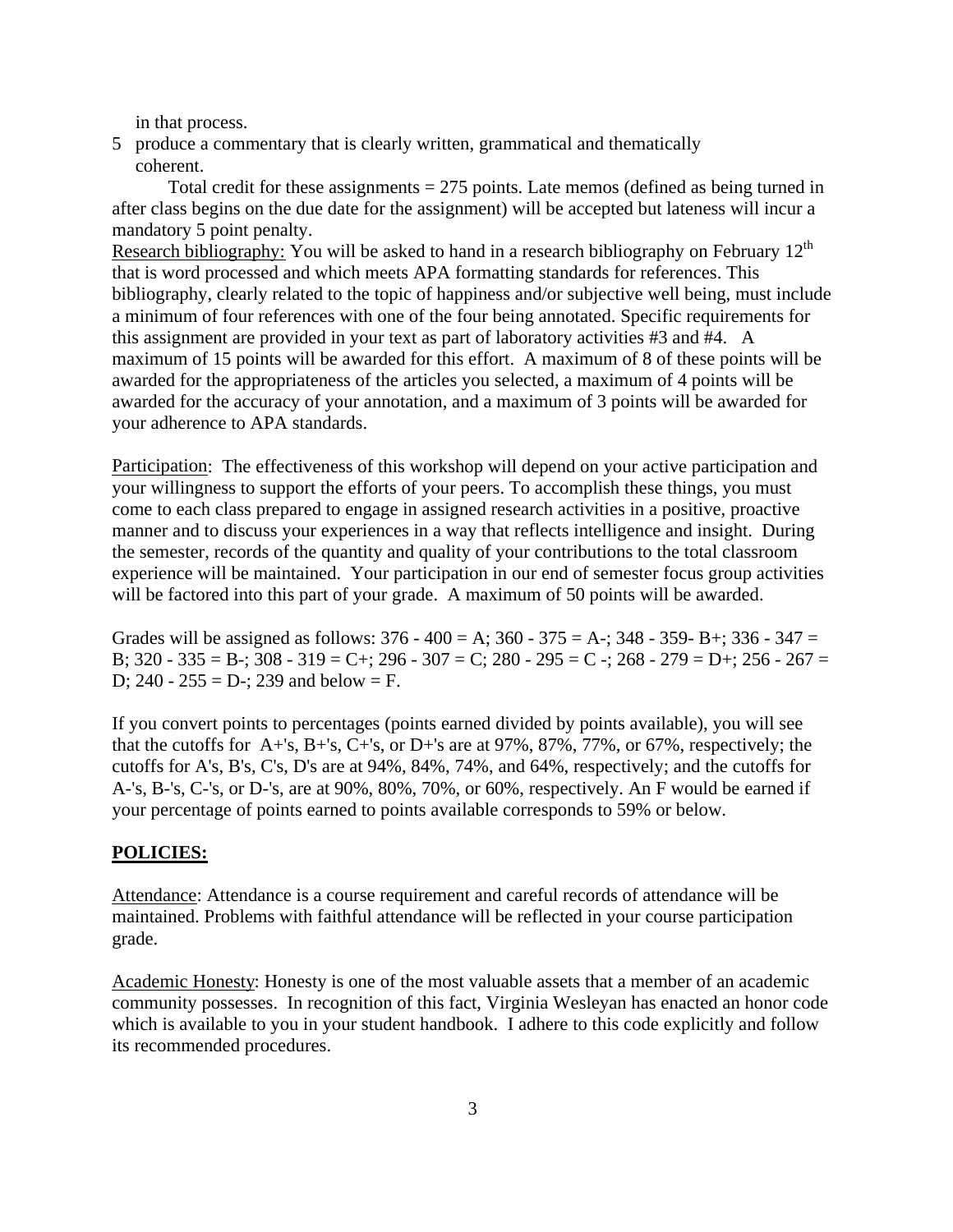Extra Credit: Extra credit may be earned in one of two ways. These activities may be completed at any time during the semester. The last day to turn in all required work and documentation will be Reading Day.

1. You may receive extra credit for participation as a subject in a senior research project. Each hour of such participation is worth 2 points. A maximum of 10 points may be earned. Or

2. You may read and summarize a qualitative research report that has been published in a current APA research journal. (A reference list of approved articles will be distributed in class.) A maximum of 10 points may be earned.

Incompletes: Incompletes will be arranged for severe emergencies only. Arrangements for incompletes MUST be made with the instructor prior to the end of the semester. A formal contract must be agreed to and signed.

Accommodations for students with special needs: Virginia Wesleyan recognizes, and is sensitive to, the needs of learning-disabled students, as well as students with other handicapping conditions. In keeping with Title 5, Section 504 of the Rehabilitation Act of 1973, the College will respond to requests for accommodations when the requests are based upon recent medical and other acceptable professional documentation of disabilities. A student's decision to use academic support services and to seek accommodation is voluntary. **The student has the responsibility for contacting the appropriate person, the assistant to the dean of the college, in order to request accommodation for a handicapping condition or a learning disability.** In cases where there is strong evidence of a learning disability, the College will make arrangements for diagnostic testing at the student's expense. In cases where a handicap has been documented, arrangements for the appropriate accommodations will be made to support the student in the academic program that will fit his/her aptitudes and skills and, at the same time, adhere to Virginia Wesleyan's requirements.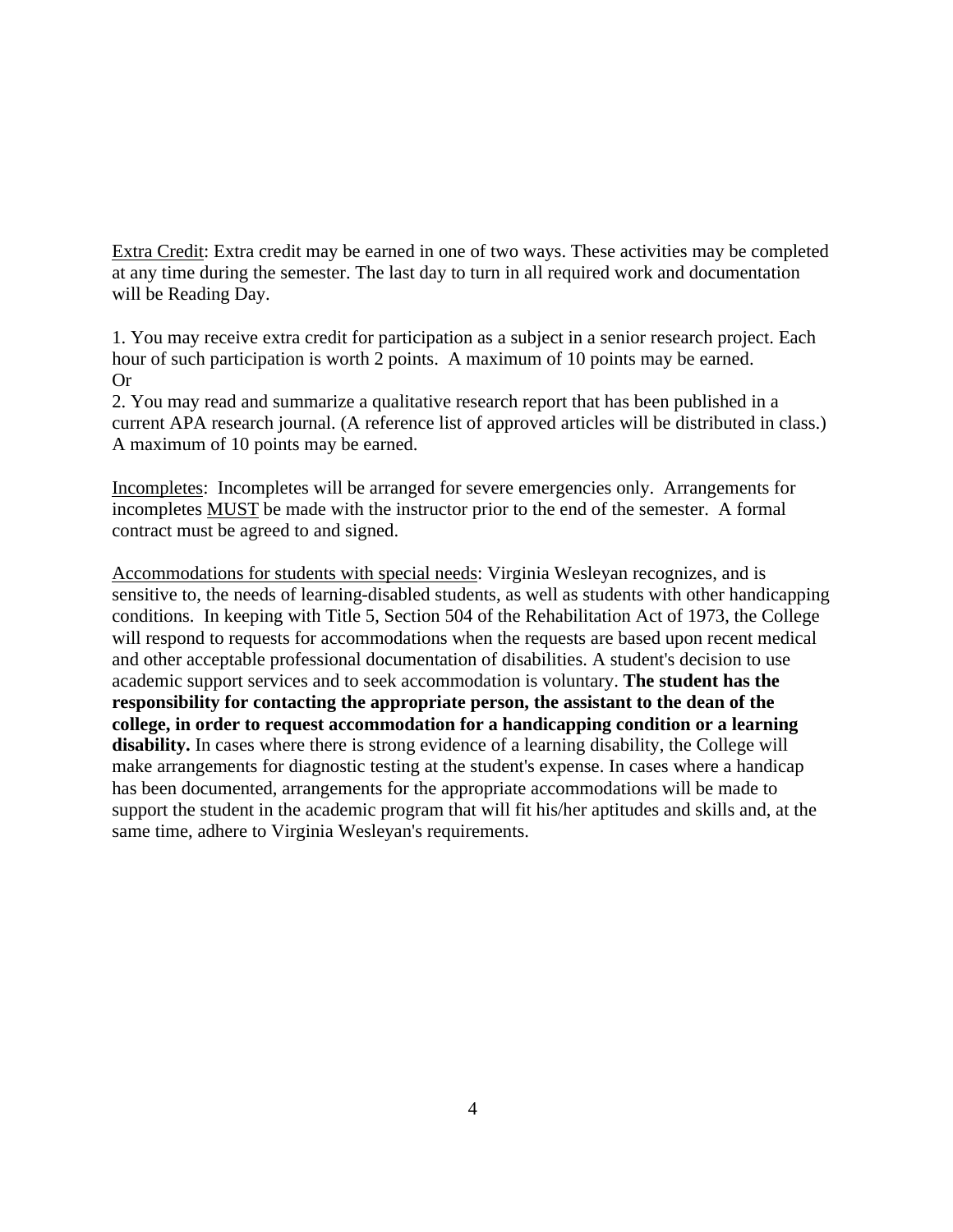# Lecture and Laboratory Topics

## **GENERAL INTRODUCTION**

## **Date: January 27**

**Lecture/Discussion Topic:** Orientation to goals and methods of the course: What are descriptive methods and why are they important to the study of psychology?/ What is meant by a "qualitative approach" to these methods?/ Brief comments about the reading due on January  $29<sup>th</sup>$ .

**Laboratory Activity**: Orientation to laboratory facilities and procedures./ Overview of contents of the student activity guide for this course.

### **Date: January 29**

**Lecture/Discussion Topic:** Becoming acquainted with the overall topic of positive psychology. **Reading:** Seligman, M., & Csikszentimihalyi, M. (2000). Positive psychology: An introduction. *American*   $Psychologist, 55, 5-14.<sup>1</sup>$ 

**Laboratory Activity #1:** Seeing the Social World through Complementary Perspectives **Reading:** Chapter 1 of your student activity guide.

## **Date: February 3**

 $\overline{a}$ 

**Lecture/Discussion Topic:** Continuing the discussion begun last class with a particular focus on happiness and subjective well being.

**Readings:** Czikszentmihalyi, M. (1999). If we are so rich, why aren't we happy? *American Psychologist, 54, 821-827.* Myers, D. (2000). The funds, friends, and faith of happy people. *American Psychologist, 55, 56-67.* Sink, J. R. (2000). Why can't we measure happiness [Comment]. *American Psychologist, 55,* 1162-1163.

**Laboratory Activity # 2:** Composing a Researcher Experience Memo **Assignment:** Complete your researcher experience memo using the questions and sample

<sup>&</sup>lt;sup>1</sup> All assigned journal articles are available online at PsychINFO and in the periodical room of the Hofheimer Library on campus.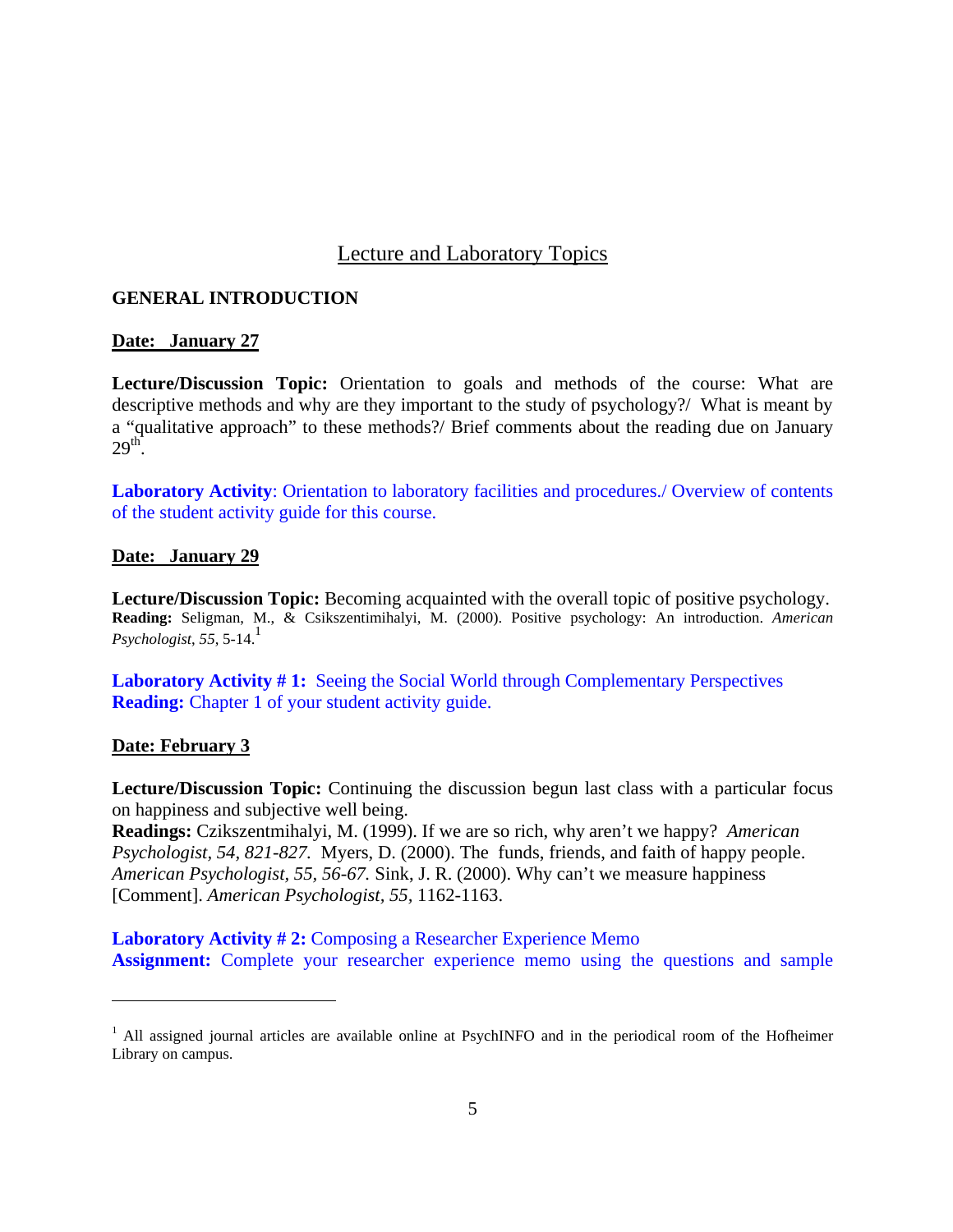format provided in your student activity guide, word process your edited version, and turn it in during lab on **February 5.**

**Reading:** Chapter 2 of your student activity guide.

### **Date: February 5**

**Lecture/ Discussion Topic:** The art of asking good questions.

**Laboratory Activity # 3:** Using Electronic Resources

Assignment: Using techniques learned today, find at least 2 articles that relate to the general topic of happiness and/or subjective well being and prepare a reference list of these articles using the format provided in your student activity guide. Come to class on February  $10<sup>th</sup>$  with your reference list, a copy of the articles you selected if only available in hard copy, and a short summary of what you learned from one of the articles you found. **Be sure to have the central points you want to make about that article written down and ready to hand in.** Be prepared to defend both of your selections! What made them worthy of inclusion in your reference list? **Reading:** Chapter 2 of your student activity guide.

### **Date: February 10**

**Lecture/Discussion Topic:** Ethics in psychological research/Developing guidelines for the conduct of our mini-research projects.

**Reading:** Review the December 2002 version of the APA code of ethics http://www.apa.org/ethics/homepage.html

http://anastasi.apa.org/draftethicscode/draftcode.cfm#toc Pay particular attention to General Principles and to Section 8: Research and Publication. (This code becomes effective June 1, 2003.) The code is also available in the December 2002 edition of the *American Psychologist*, 57 (12).

Laboratory Activity #4: Presentation and Defense of References.

(Including discussion of the purpose of literature reviews)

**Assignment:** Find two additional articles and add them to your list. Final graded version of this assignment is due on **February 12.** Remember one of your four references must be annotated to receive full credit for this assignment.

**Reading:** Chapter 2 of your student activity guide.

## **Date: February 12**

Lecture/Discussion Topic: Mapping the terrain: Introduction to the theory and practice of concept mapping – with mini lab:

**Laboratory Activity # 5:** Creating an Initial Map of Our Research Territory **Reading:** Chapter 2 of your student activity guide.

**Laboratory Activity # 6:** Formulation of Initial Research Questions for Use in Exploratory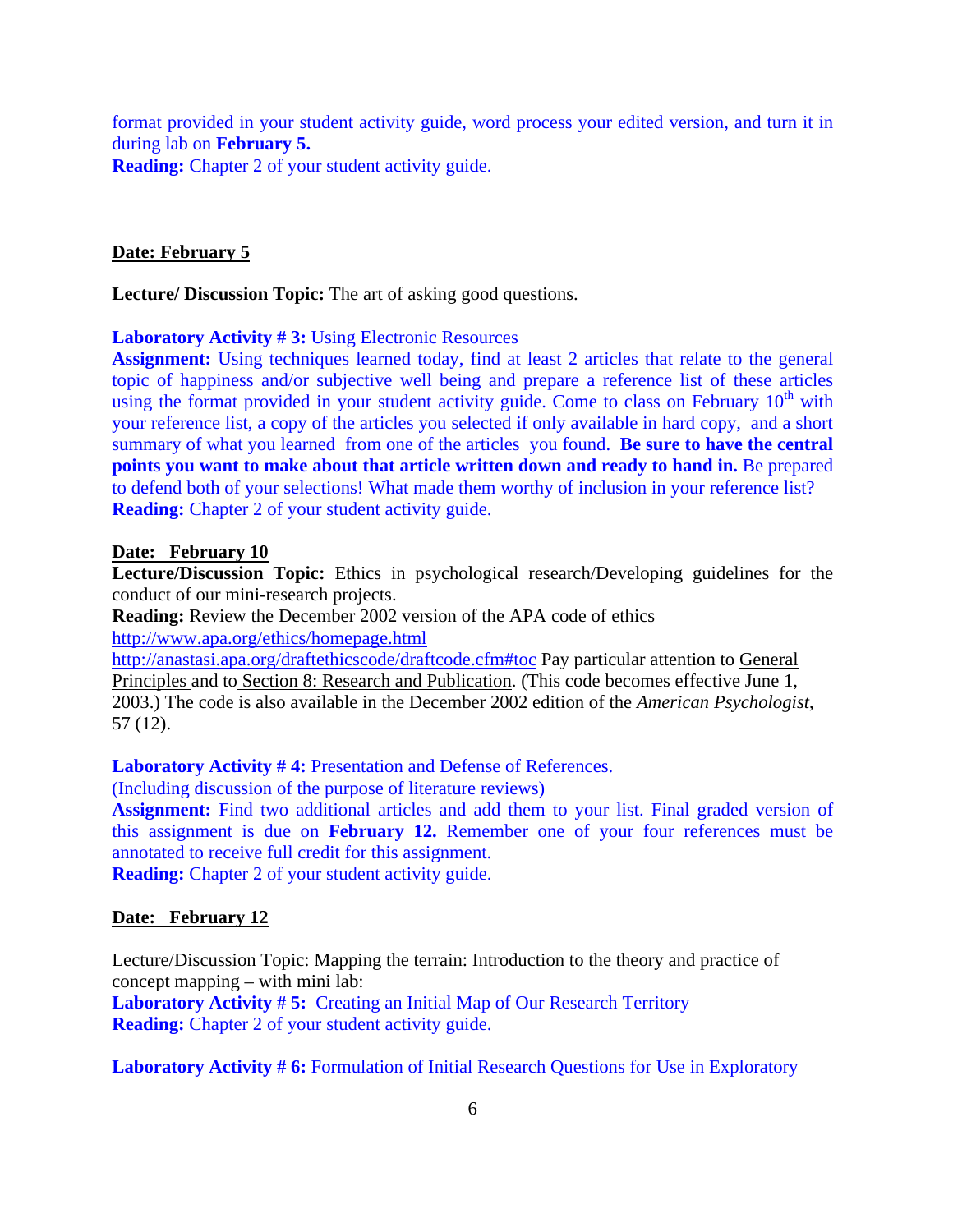Research

**Reading:** Chapter 2 of your student activity guide.

Assignment: Prepare two or three questions for our Laboratory #7 role playing exercise. These questions must be word processed and available for distribution to the class on February 17th.

### **SEMI-STANDARDIZED INTERVIEWS AS A METHOD OF INQUIRY**

### **Date: February 17**

**Lecture/Discussion Topic:** Overview of Interviewing as a method of inquiry **Reading:** Chapter 3 of your student activity guide.

**Laboratory Activity #7:** Preparing to Conduct Your Interview **Reading:** Chapter 3 of your student activity guide. **Assignment:** Prepare two or three questions that you would like to contribute to the semistructured interview guide we will be creating during Laboratory #8. These questions must be word processed and available for distribution to the class on February 19<sup>th</sup>. In preparing these questions, please follow the guidelines provided on pages 55-61 of your text.

### **Date: February 19**

**Lecture/Discussion:** Focus on semi-structured interviewing

**Laboratory Activity # 8:** Creating a Semi-structured Interview Guide **Reading:** Chapter 3 of your student activity guide.

### **Date: February 24**

**Lecture/Discussion Topic:** Focus on semi-structured interviewing Continued Refinement of interview guide if needed.

**Laboratory Activity:** Semi-structured Interview Field Experience. **Reading:** Chapter 3 of your student activity guide. **Assignment:** Conduct a semi- structured interview using the interview guide created in class on February 19 and refined in class today.

### **Date: February 26**

**Lecture/Discussion Topic:** Transcription Basics. Introduction to HyperResearch.

**Laboratory Activity # 9**: Transcribing Your Semi-structured Interview Begin the process of transcribing your interview. Complete this work outside of class if necessary and bring a word processed transcription (both in hard copy and on disc) to class on **March 3.** Your transcription will need to be formatted as a text file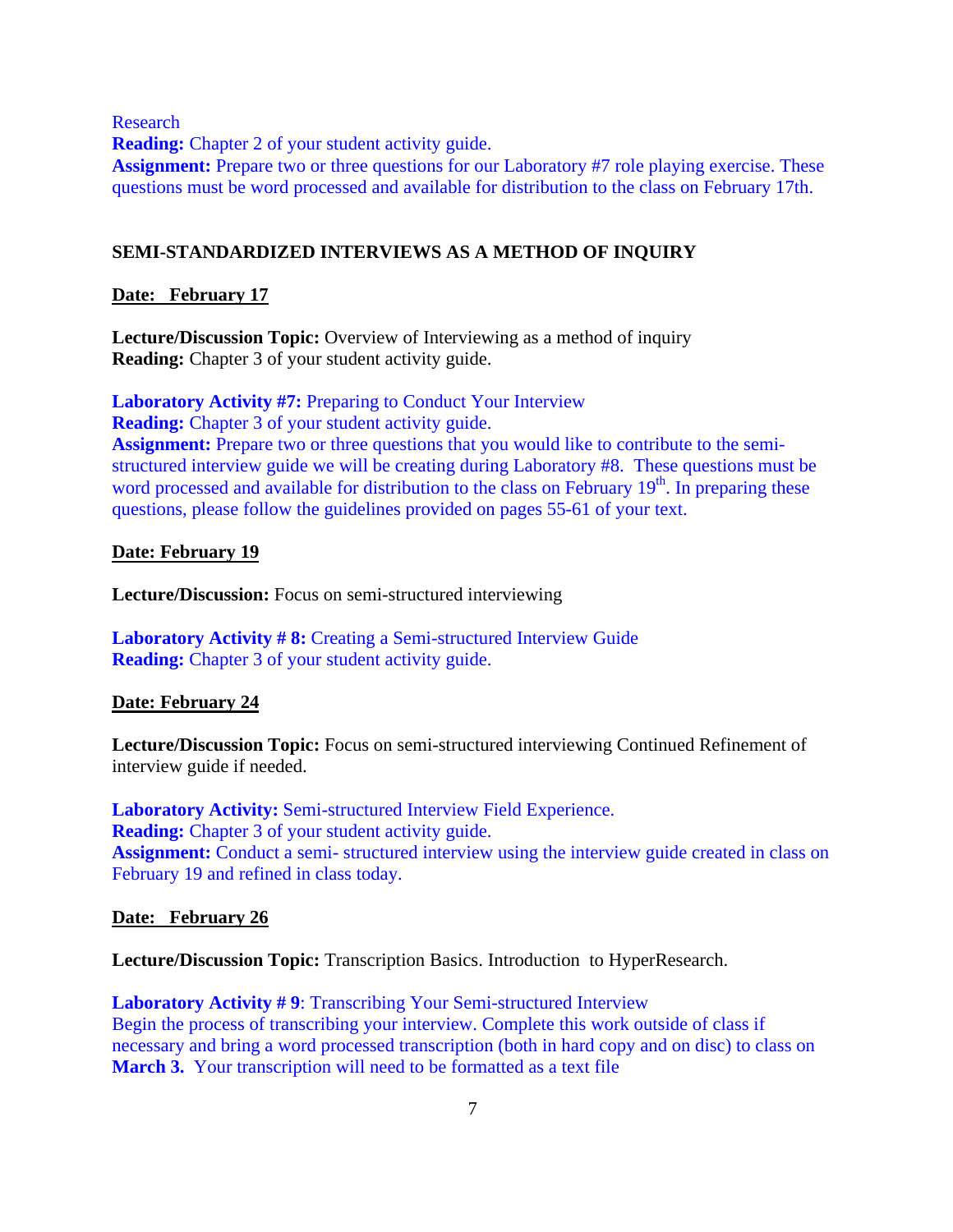**Reading:** Chapter 3 of your student activity guide.

### **Date: March 3**

**Lecture/Discussion Topic:** Analysis Basics – Understanding the logic behind coding data --- explicitly pointing out how the same data may be evaluated both qualitatively and quantitatively.

Creating a code book with our available hard copy interview transcripts and then using what we have learned to enter codes into HyperResearch.

Laboratory Activity #10: Data Analysis: A Content Analysis Perspective Begin the process of using the qualitative approach to analysis to examine your data. Complete this work outside of class if necessary and turn it in along with your transcription and reflective memo on **March 10**.

**Reading:** Chapter 3 of your student activity guide.

### **Date: March 5**

**Lecture/Discussion Topic:** Review of semi-structured interview field experience **Assignment:** Come to class prepared to briefly discuss the process of interviewing: What worked well and what didn't? What did you learn? What surprised you? What would you need to do to improve your work? Issues of transcription? Issues of analysis? **Be sure to bring with you a written outline of the comments you have prepared.**

**Laboratory Activity # 11:** Meaning Making: A Matrices Approach to Data Display. Further instruction in HyperResearch. **Reading:** Chapter 3 of your student activity guide.

Reflective memo of the semi-structured interview process is due on March 10. Remember to include your completed transcript, your analytic efforts, and collected informed consent documents.

### **DIRECT OBSERVATION AS A METHOD OF INQUIRY**

### **Date: March 10**

**Lecture/Discussion Topic:** Overview of Direct Observation as a method of inquiry – with a focus on naturalistic observations **Reading:** Chapter 4 of your student activity guide.

Laboratory Activity #12: Preparation for "observer as participant" Field Experience/ Making final decisions about appropriate sites on campus for conducting our field work/ Writing Field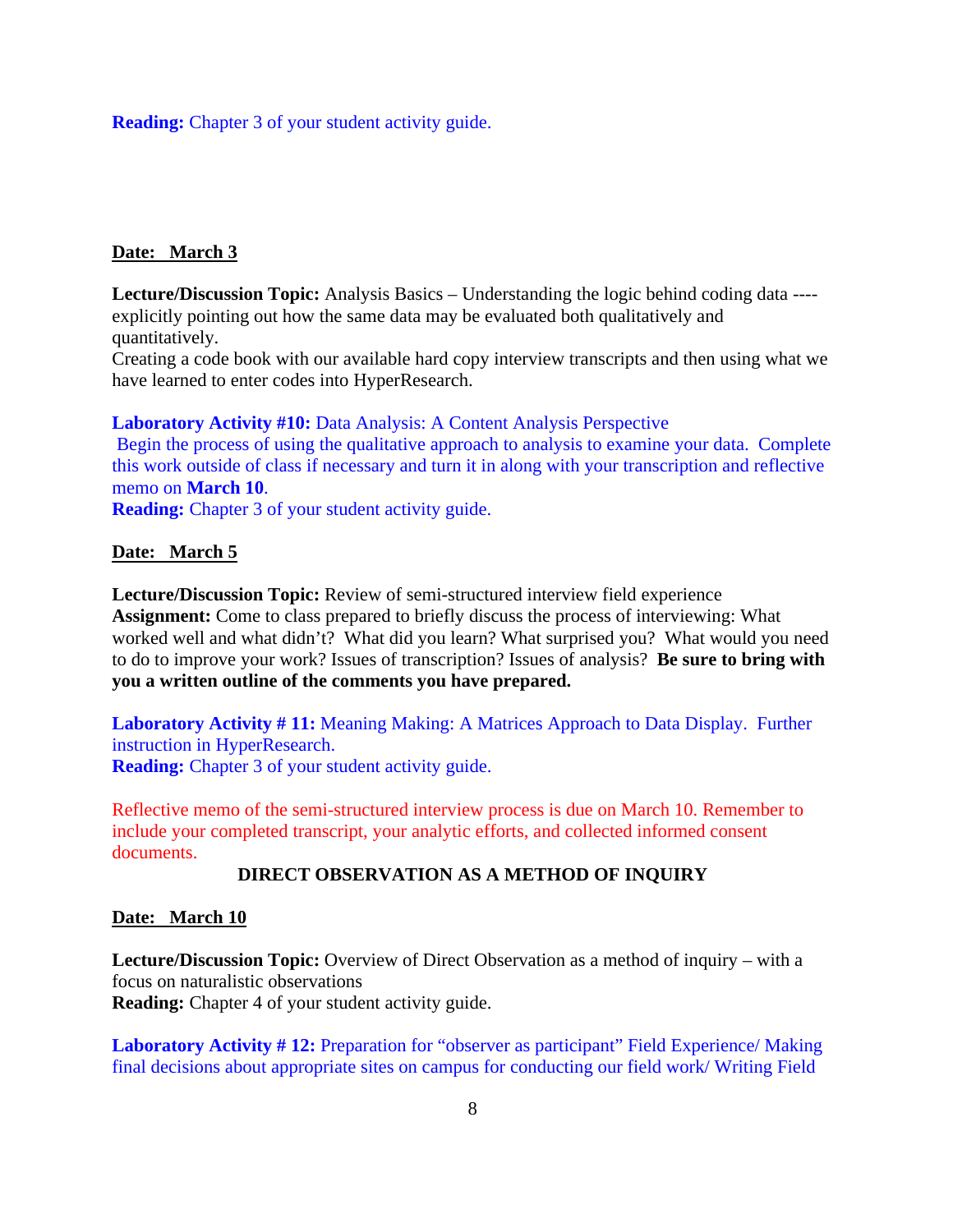**Notes Reading:** Chapter 4 of your student activity guide.

## **Date: March 12**

**Lecture/Discussion Topic:** Understanding the theory and practice of ethnography.

**Laboratory Activity:** Being an "observer as participant" in the field. This activity may be completed any time between now and our first class after the break. **Reading:** Observer-as Participant Field Experience Assignment in Chapter 4 of your student activity guide.

# Spring Break

## **Date: March 24**

**Lecture/Discussion Topic:** Review of field notes and critique of our experience.

**Laboratory Activity# 13:** Preparation for "Complete Observer" Field Experience: Using videotape to collect Naturalistic Observational data **Reading:** Complete Observer Field Experience Assignment in Chapter 4 of your student activity guide.

March  $25<sup>th</sup>$  – recording our videotape(s).

# **Date: March 26**

**Lecture/Discussion Topic:** Review of videotape(s)/ Strategies for understanding what we have recorded from a qualitative perspective.

**Laboratory Activity# 14:** Using a Qualitative Approach to Data Reduction Using Videotape (Creating a full descriptive field note as a whole class experience) **Reading:** Chapter 4 in your student activity guide.

## **Date: March 31**

**Lecture/Discussion Topic:** Review of videotape(s)/ Strategies for understanding what we have recorded from a quantitative perspective.

**Laboratory Activity # 15:** Using a Quantitative Approach to Data Reduction Using Videotape. **Reading:** Chapter 4 in your student activity guide.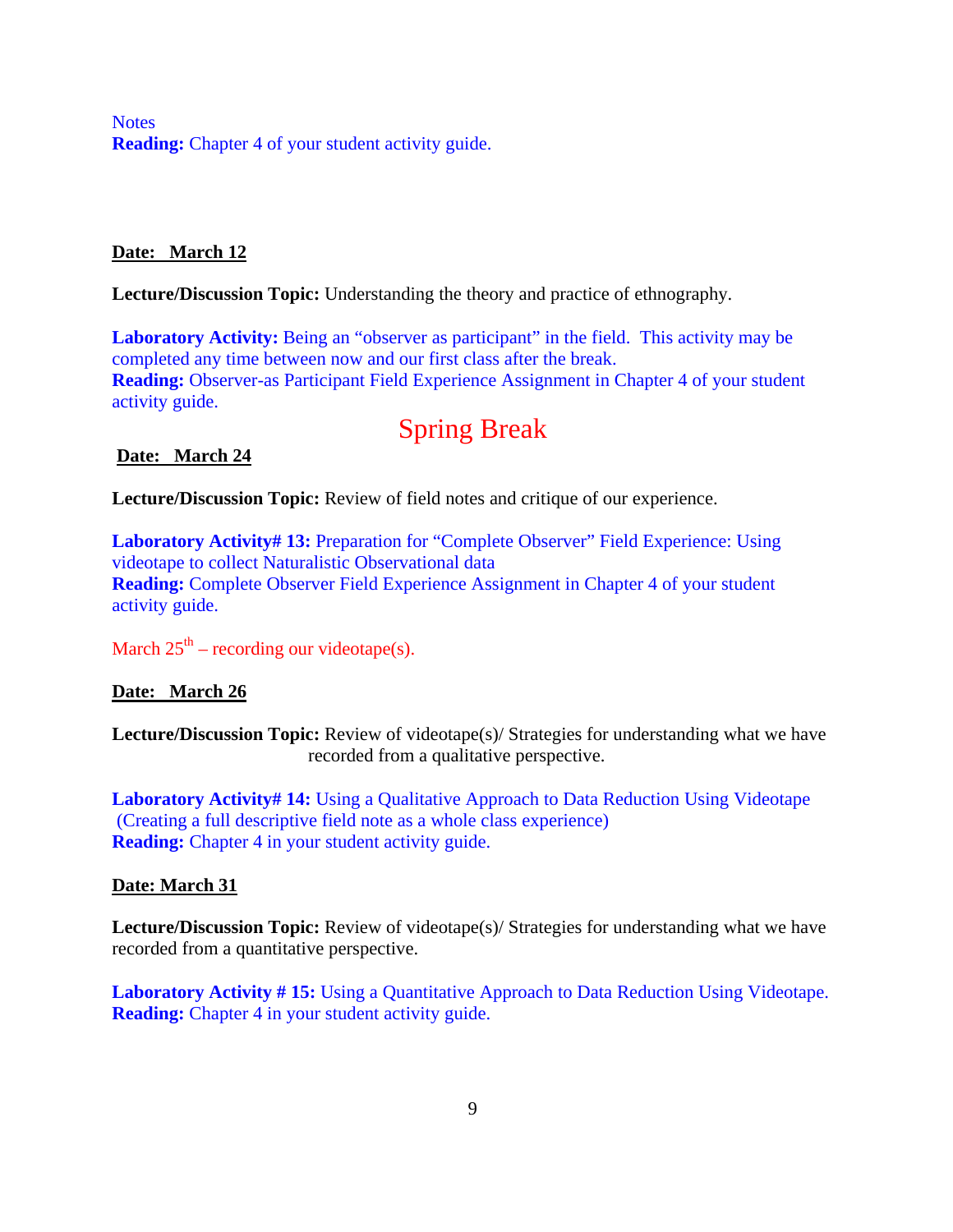## **Date: April 2**

**Lecture/Discussion Topic:** Comparison and contrast of being an on site observer versus viewing a videotape.

**Assignment:** Come to class prepared to briefly discuss the process of collecting observational data. What worked well and what didn't? What did you learn? What surprised you? What would you need to do to improve your work? **Be sure to bring with you a written outline of the comments you have prepared.**

**Laboratory Activity:** Catch up day for this part of course if it is needed.

Reflective memo of the direct observation process is due on **April 7**. Remember to include your jottings and full field notes from you "observer-as-participant" field experience.

# UNOBTRUSIVE MEASURES AS A METHOD OF INQUIRY

## **Date: April 7**

**Lecture/Discussion Topic:** Overview of Unobtrusive Measures as a method of inquiry with a focus on archival records/ Discussion of the use of archived photographs for research purposes **Reading:** Chapter 5 in your student activity guide.

**Laboratory Activity # 16:** Selecting, Enlarging, and Digitalizing of Student Yearbook and/or Marsis Roster Pictures. **Reading:** Chapter 5 in your student activity guide.

## **Date: April 9**

**Lecture/Discussion:** Selective Overview of the Facial Expression Literature Reading: TBA

**Laboratory Activity # 17**: Exploring Available Methodologies for Facial Coding of Basic Emotions. **Reading:** Chapter 5 of your student activity Guide.

## **Date: April 14**

**Lecture/Discussion:** Using physical traces in research/ Brainstorming ways physical traces could be used in our research.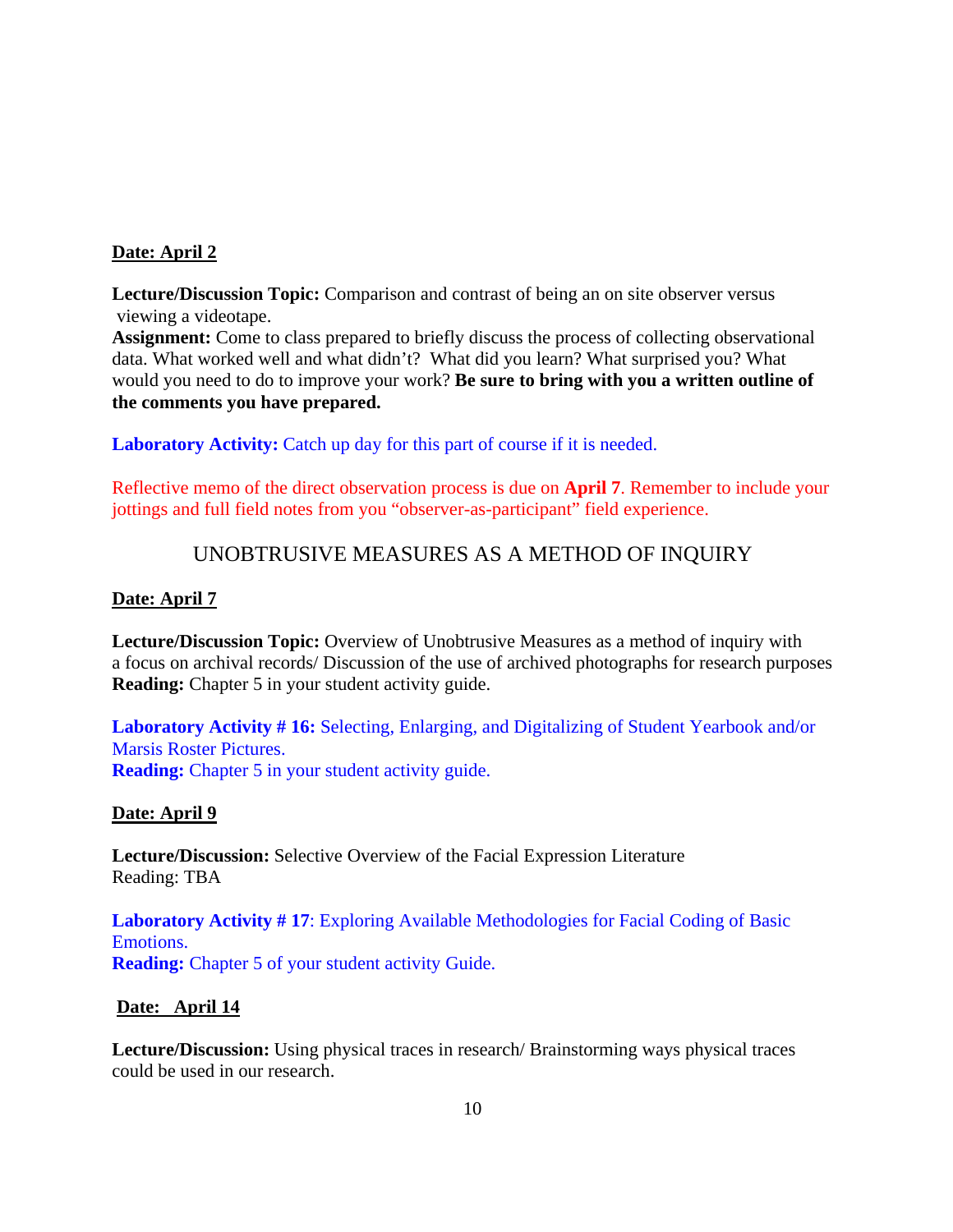**Reading:** Chapter 5 in your student activity guide.

**Laboratory Activity # 18:** Testing and Revising Our Facial Coding Scheme **Reading:** Chapter 5 in your student activity guide.

## **Date: April 16**

**Lecture/Discussion:** Case study as a methodological approach to data collection.

**Laboratory Activity # 19:** Applying our Facial Coding Scheme **Reading:** Chapter 5 in your student activity guide.

### **Date: April 21**

**Lecture/Discussion Topic:** Review of unobtrusive measures field experience **Assignment:** Come to class prepared to discuss what you learned during this section of the class. What worked well? What didn't? What other possibilities for collecting unobtrusive data might have been explored? What other kinds of analysis might have been employed if time permitted? **Be sure to bring with you a written outline of the comments you have prepared.**

**Laboratory Activity # 20:** Displaying Our Facial Expression Data. **Reading:** Chapter 5 of your student activity guide.

Reflective memo of the unobtrusive measure process is due on **April 28**. Make sure you included all the materials we have used to code and draw conclusions from our data. Comparing our findings from our semi-structured interviews, observations, and visual coding exercise would be appropriate here.

# FOCUS GROUP INTERVIEWING AS A METHOD OF INQUIRY

## **Date: April 23**

Lecture/Discussion Topic: Overview of focus group interviewing as a method of inquiry

**Laboratory Activity # 21:** In class participation in an unmoderated group discussion of this semester's activities. (This activity will be videotaped)

### **Date: April 28**

Lecture/ Discussion Topic: Focus group interviewing as a method of inquiry – Continued.

Laboratory Activity # 22: In class participation in an instructor led moderated discussion of this semester's activities – focusing both on what we accomplished in terms of data collection and in what we have learned about ourselves as researchers. (This activity will be videotaped).